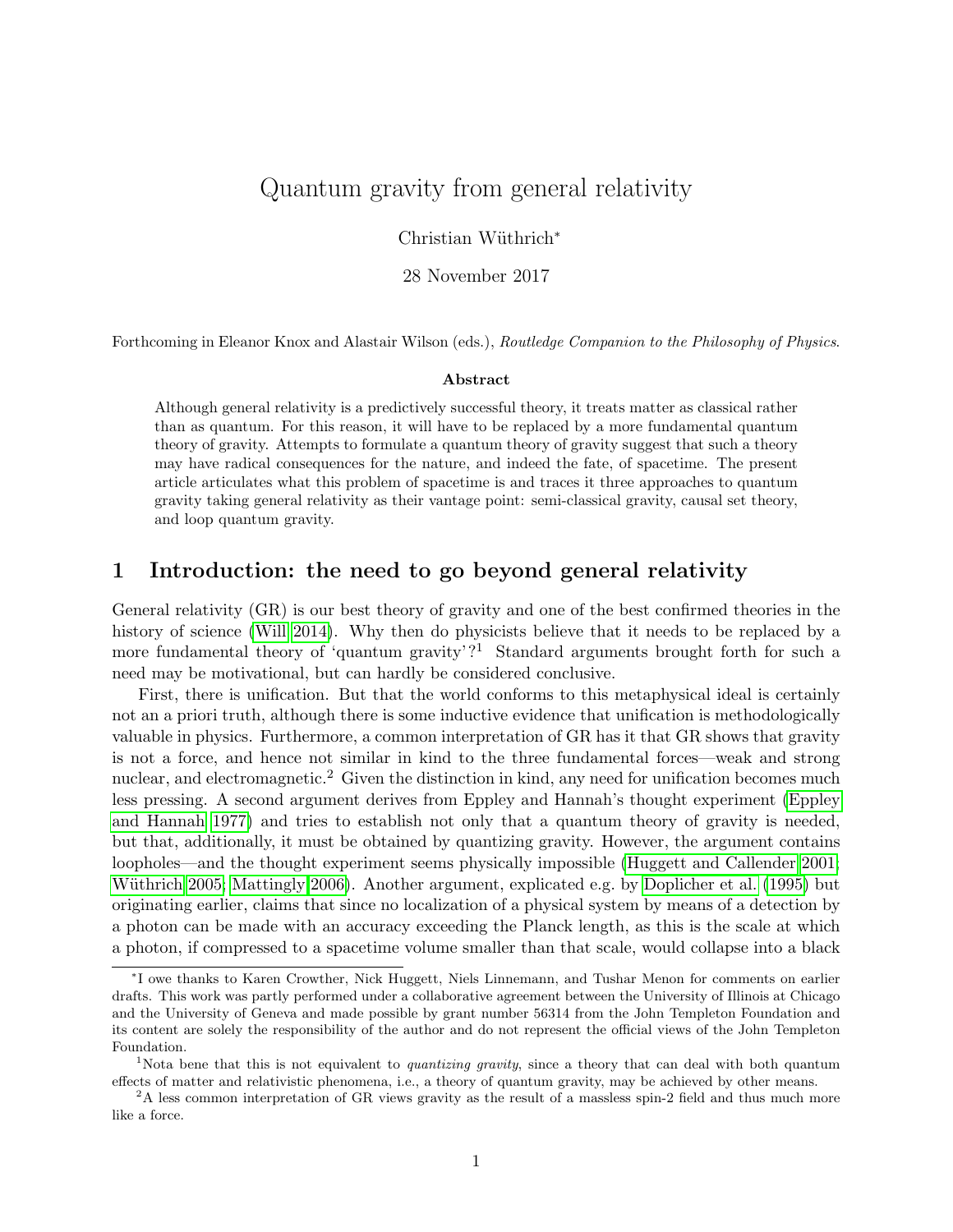hole and thus become unusable for detection services. However, this argument, even if successful, at best establishes that spacetime is operationally discrete in that there are limits beyond which we cannot detect its structure. It does manifestly not imply anything about the structure of spacetime itself (Wüthrich 2005). As a fourth example, [Peres and Terno](#page-10-4)  $(2001)$  have argued that a theory cannot accommodate classical and quantum interactions, on pain of a violation of central physical principles—specifically the correspondence principle. Their argument relies on an articulation of the problem in Koopmanian terms, which combine classical and quantum physics, and thus remains hostage to a particular formalism that is far from compulsory (Wüthrich 2005).

Instead of proceeding from a presumption that these quantum considerations invade and in some sense invalidate GR, one could argue by identifying a fatal flaw in GR itself. The most popular target for this strategy is the fact that GR predicts the existence of singularities, which flag a breakdown of the mathematical representation as used in the theory. In light of the singularity theorems, which establish that under rather generic conditions, cosmological models of GR are singular, it looks as if we cannot dismiss singular spacetimes as mere unphysical artifacts; they are here to stay with GR. While it is reasonable to operate methodologically on the assumption that nature affords a regular mathematical description, there is of course no metaphysical guarantee that limitations to such a description are not objective features of the world. Perhaps the world just isn't amenable to scientific study in this way.

Similarly, one might construct an argument from an apparent insufficiency of thermodynamics: black holes potentially violate the second law, as we can conceivably drop an entropy package into a black hole such that this entropy then vanishes behind the hole's event horizon and is thus 'lost' to the total entropy of the exterior universe. Consequently, we ought to generalize the second to account for the potential loss [\(Bekenstein 1973\)](#page-9-0). The simplest way to do that is to attribute an entropy to black holes, such that any such potential loss is at least made up by an increase of the hole's entropy. From statistical mechanics, we have come to expect that any physical system with an entropy has 'microstates'. Hence, black holes have microscopic states such that 'entropy' becomes an applicable property. Thus, contrary to what classical GR asserts, black holes have additional properties beyond their mass, charge, and angular momentum. Therefore, the argument concludes, we need to go beyond GR to understand the micro-structure of black holes, i.e., their 'quantum nature'. However, this argument falls short on two accounts. First, it presupposes, perhaps incorrectly, the validity of the second law in cases where black holes are involved. Second, Bekenstein's attribution of entropy to black holes inappropriately depends on a fundamentally information-theoretic approach to physically—specifically when it infers to the existence of microstructure from the existence of entropy (Wüthrich 2018). Black holes may well be thermodynamic objects; but if this is so, it has to be for reasons other than those given by Bekenstein. If they are thermodynamic, they may require a quantum theory to describe the microstates that give rise to their entropy. As suggestive as this line of reasoning may be, it falls short from being conclusive.

However, even if all these arguments do not conclusively establish that GR needs to be supplanted by a more fundamental theory of quantum gravity, there is a single reason which does: it is a contingent, but extremely well established fact that matter is quantum—not classical as GR assumes. For this reason alone, GR cannot be the last word on gravity and will eventually have to be replaced by a theory of gravity that incorporates the fact that matter is quantum. None of this has, prima facie, any implications for the structure of spacetime. However, as it turns out, the most promising approaches to a formulation of such a theory all have more or less radical consequences for spacetime.

Now with the need to go beyond GR established, there are various ways of reaching beyond GR. The next section (§[2\)](#page-2-0) briefly discusses a natural and conceptually simple extension of GR—semiclassical gravity—, which basically plugs quantum fields into the right-hand side of the Einstein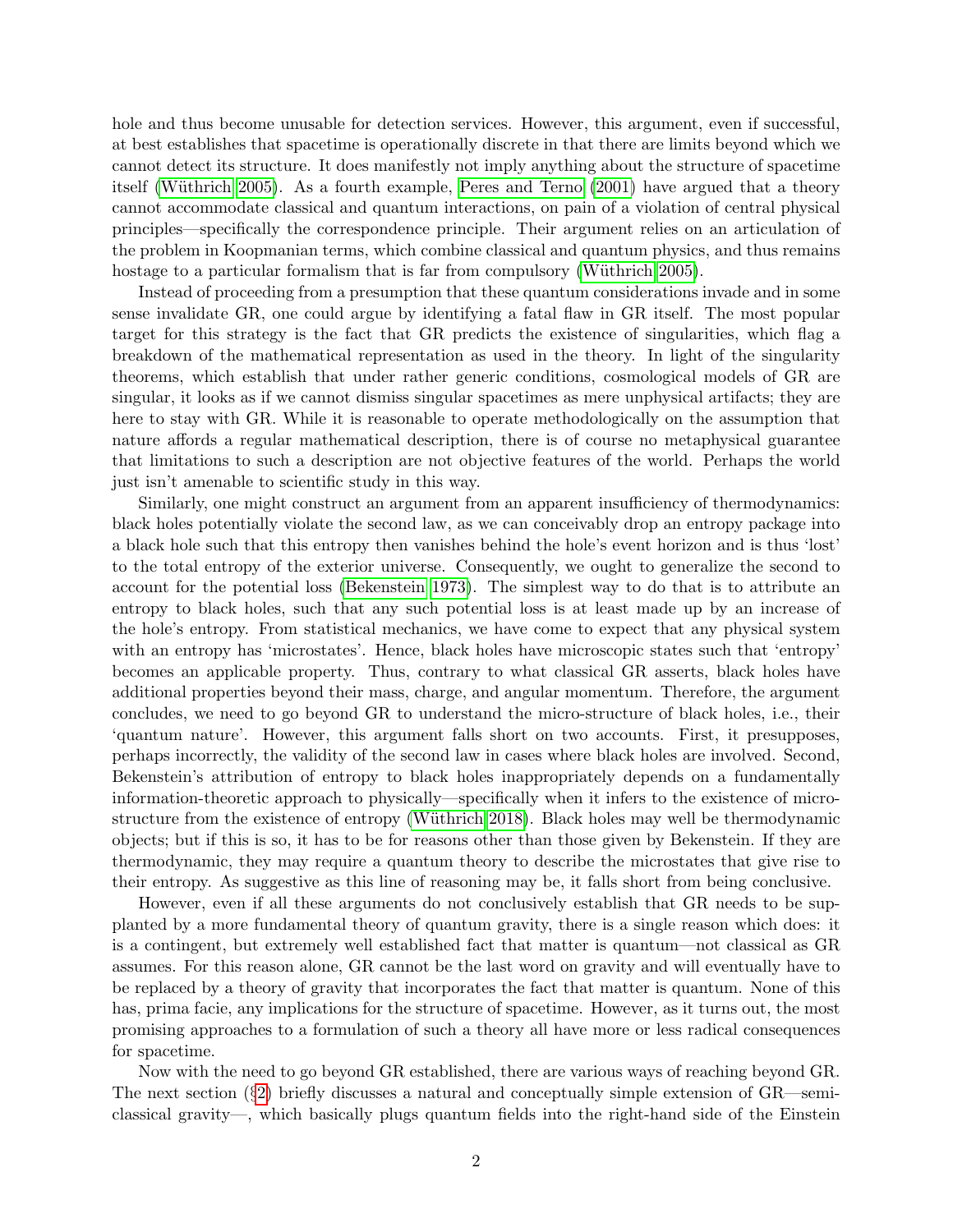field equation. §[3](#page-3-0) then briefly introduces the first of the two approaches to full quantum gravity discussed here, causal set theory. The remainder of this essay is devoted to canonical quantum gravity and particularly to its main representative, loop quantum gravity, which will be introduced in §[4.](#page-5-0) §[5](#page-7-0) is concerned with what I will call 'the problem of spacetime' in the context of loop quantum gravity (see Th´ebault, this collection, for a review of the problem of time in canonical quantum gravity). There are of course other approaches to quantum gravity, most of which do not consciously start from GR and are thus not the subject of the present essay (see e.g. Dawid, this collection).

#### <span id="page-2-0"></span>2 Semi-classical gravity

The most straightforward way to a theory of quantum gravity is by means of the *semi-classical* approach to quantum gravity. Semi-classical gravity treats gravity classically in the sense that it uses the framework of GR to describe, and assumes that the matter fields propagating in spacetime are quantum fields, described by an appropriate quantum field theory (QFT). The two are coupled to one another through the semi-classical Einstein field equation:

$$
R_{ab} - \frac{1}{2}g_{ab}R = 8\pi \langle \psi | \hat{T}_{ab} | \psi \rangle, \qquad (1)
$$

where  $\langle \psi | \hat{T}_{ab} | \psi \rangle$  is the expectation value of the stress-energy tensor of the quantum fields in a physically reasonable state  $|\psi\rangle$ . Already by the time Wald's classic Quantum Field Theory in Curved Spacetime and Black Hole Thermodynamics [\(Wald 1994\)](#page-11-3) appeared almost a quarter century ago, this approach could offer a fully satisfactory and mathematically rigorous theory for linear quantum fields in curved spacetime (p. 1, the construction follows in ch. 4).

However, semi-classical gravity faces severe difficulties and limitations. First, there is an ambiguity in the definition of  $\langle \psi | \hat{T}_{ab} | \psi \rangle$ , which could be resolved by a more fundamental theory, or be fixed by experiment [\(Wald 1994,](#page-11-3) 98).<sup>3</sup> Although this speaks not against the *truth* of semi-classical gravity, it is a sign of its non-fundamentality. Second, as  $\langle \psi | \hat{T}_{ab} | \psi \rangle$  contains terms of fourth order in derivatives of the metric (and not just of second order), and the semi-classical Einstein equation will have new solutions, often with 'runaway' character [\(Wald 1994,](#page-11-3) 99). Third, standard energy conditions can be generically violated under physically reasonable conditions in semi-classical gravity [\(Curiel 2016\)](#page-9-1). However, these point-wise energy conditions can arguably be replaced by weaker counterparts serving a similar purpose, the so-called 'quantum energy conditions', which merely prohibit that the energy density can be arbitrarily negative over long enough periods of time. As it turns out, these weaker conditions are generally not violated in semi-classical gravity (Fewster review). Finally, it is sometimes listed as a problem of the approach that it is generally impossible to compute  $\langle \psi | \hat{T}_{ab} | \psi \rangle$ . Although true, such more practical limitations befall all approaches to quantum gravity, and much of physics besides. For instance, the Navier-Stokes equations are of great conceptual utility, and arguably at least approximately true, even though their general solution is not known. In fact, the *classical* Einstein equation remains generally unsolved after a century.<sup>4</sup> Nevertheless, at least the first three kinds of technical difficulties may well reflect a deeper physical tension in the approach.

Recently, what has become known as the 'firewall paradox' can be thought of as a new challenge to semi-classical gravity arising from black-hole physics. If the argument by [\(Almheiri et al. 2013\)](#page-9-2)

 ${}^{3}$ Cf. [Verch](#page-11-4) [\(2012\)](#page-11-4) for a more recent, and more optimistic review. As it turns out, the undetermined renormalization parameters may serve to fix the vacuum energy, and thus solve the 'dark energy' problem in cosmology [\(Dappiaggi](#page-9-3) [et al. 2008\)](#page-9-3).

<sup>4</sup> I am grateful to Rainer Verch for discussions on these points.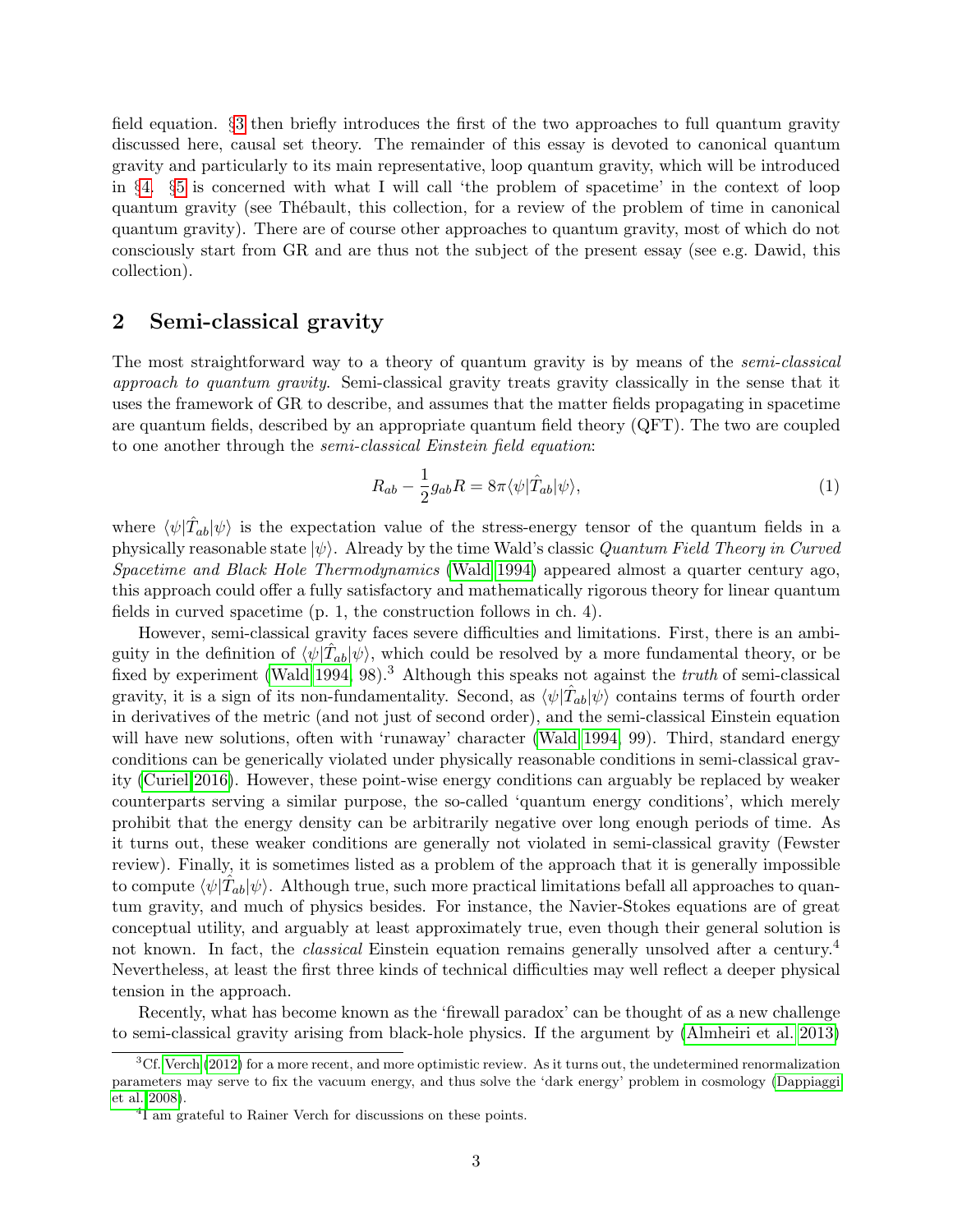leading to the firewall paradox is accepted, then either (i) the dynamical evolution from matter falling into the black hole to outgoing Hawking radiation is not unitary, or (ii) a form of the equivalence principle is not true, or (iii) the usual semi-classical approach of QFT on (slightly) curved spacetime is not valid. The 'paradox' is interesting because each of the options forces us to give up what appears to be an eminently reasonable and successful assumption behind wellconfirmed physics. It is truly, as Raphael Bousso puts it, "a menu from hell" [\(Ouellette 2012\)](#page-10-5). While most physicists, including the authors of the original article, seem to favour discharging the equivalence principle into retirement—hence the moniker 'firewall' as event horizons would then burn up infalling observers—, it may thus be the case that semi-classical gravity in the sense introduced here is not valid.

No doubt semi-classical gravity deserves more philosophical scrutiny than it has so far received. But one may well ask—and not just in the light of the foregoing challenges—, how a semi-classical m´elange of physical principles could possibly justify that quantum physics and gravity are blended into a unified fundamental theory when the latter is generally expected to reject at least some of the dearly held principles on which the former is built. All this may indicate, as most physicists think, that semi-classical gravity is confined to nothing but a small, temporary, and incomplete extension of 'old physics', and that therefore a bolder approach to quantum gravity is required, at least as a fundamental theory. It is the purpose of the remainder of this article to introduce two such attempts to articulate a quantum theory beyond GR with ambitions to be offer a more fundamental account. Common to these approaches is that they both take GR as their vantage point for quantum gravity.

#### <span id="page-3-0"></span>3 Causal set theory

Causal set theory (CST) [\(Bombelli et al. 1987\)](#page-9-4) takes the central insight of GR to be that, for causally sufficiently non-pathological relativistic spacetimes, the causal structure of a spacetime determines its full geometry up to a conformal factor [\(Malament 1977\)](#page-10-6).<sup>5</sup> In a popular slogan in the field, 'spacetime  $=$  causality  $+$  size'. This insight motivates taking the fundamental structures underlying relativistic spacetimes to be discrete causal sets, where a fundamental relation of causal connectibility underwrites the causal structure, and the discreteness fixes the conformal factor, i.e., it provides 'size' information in the form of countable elementary, Planck-sized 'chunks' of spacetime. A causal set is represented by an ordered pair of a set of elementary events and a binary relation ≺ of 'causal precedence' which partially orders the set of elementary events. That the relation ≺ gives rise to a partial ordering of the basal events means that it is reflexive, antisymmetric, and transitive. Its antisymmetry rules out certain causal pathologies that famously afflict GR, such as the presence of closed timelike curves. The elementary events have no further physical properties beyond standing in relations of causal precedence with other events. Finally, the resulting structure is stipulated to be discrete. The CST research program has so far not delivered a quantum theory of gravity, and so remains a work in progress. The following discussion is thus confined to the classical theory.

The central question for CST is whether the postulated causal sets generically give rise to relativistic spacetimes, or an empirically indiscernibly close surrogate thereof. As stated in the previous paragraph, this is demonstrably not the case: almost all realistically large causal sets as defined above form so-called 'KR orders' consisting of only three 'generations' of elements with about half the elements in the middle generation and a quarter each in the first and last generations, giving us no realistic model of the history of the universe. Thus, additional conditions need to be

 ${}^{5}$ For a recent introductory survey, see [Dowker](#page-10-7) [\(2013\)](#page-10-7).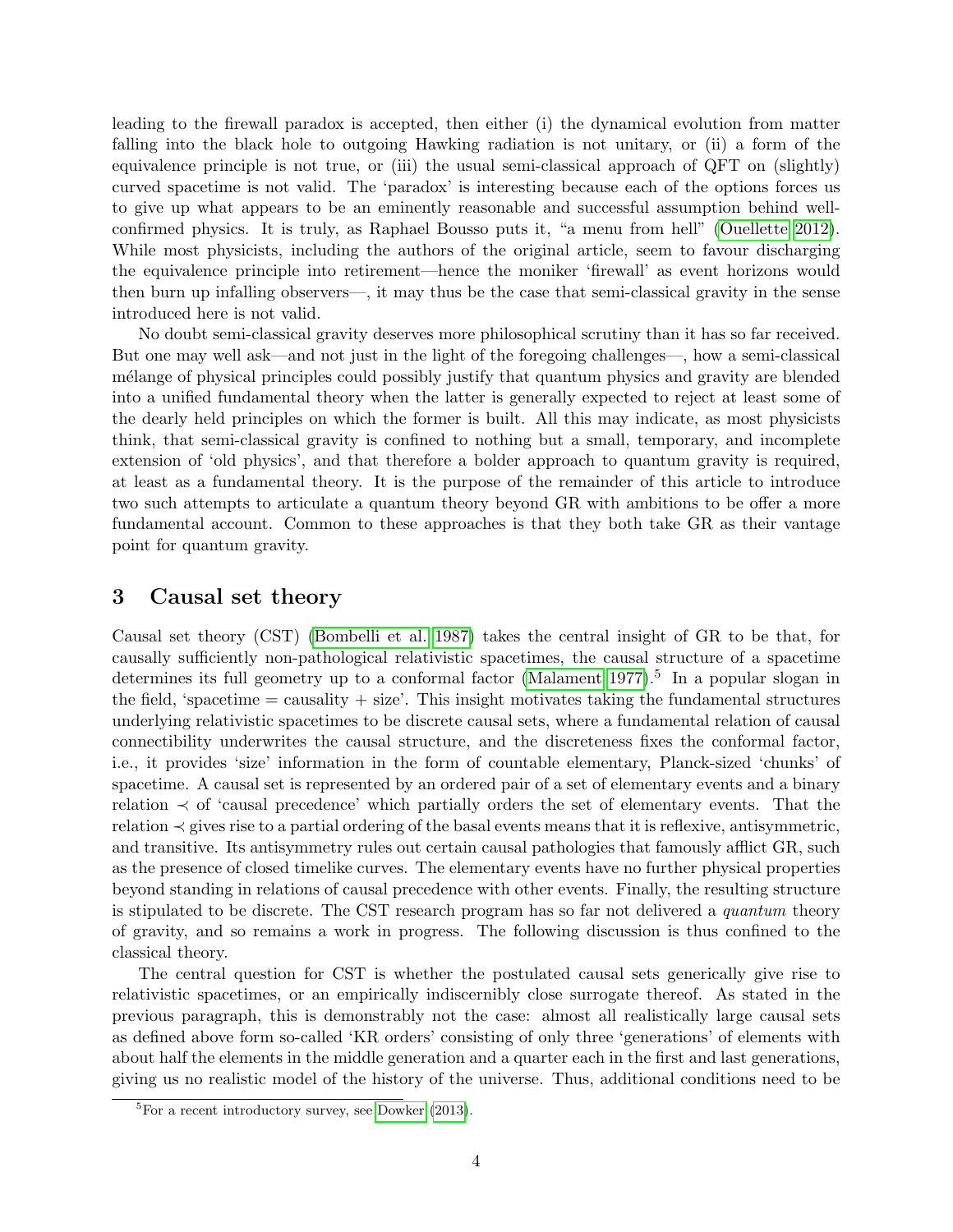imposed in order to restrict the set of admissible causal sets such that physically realistic models come to dominate. If this were accomplished, then causal set theory could justifiedly claim to offer a viable, though still classical, theory of the structure underlying relativistic spacetimes. In this sense, additional, 'dynamical' conditions are imposed. The most widely discussed approach is the classical sequential growth dynamics as introduced by [Rideout and Sorkin](#page-10-8) [\(1999\)](#page-10-8), which is based on the remarkable result that a small number of physically justifiable assumptions severely constrain the possible dynamics if the latter is understood as the totally ordered sequence of the 'birthing' of elements accreting to a past-finite, future-infinite causal set. As there is nothing quantum about this proposed dynamical condition—it is a thoroughly classical prescription—, classical sequential growth dynamics is offered as a stepping stone to a full quantum theory of gravity.

A central part of the proposal is that the total order of the sequence of 'birthing' is not a physical aspect of the model, but rather an auxiliary construction to obtain the right kinds of causal sets, i.e., those that will generically give rise to past-finite relativistic spacetimes. It thus remains an undisputed option to interpret the resulting causal sets in the usual eternalist fashion honoured by relativistic physics. However, leading causal set theorists [Sorkin](#page-11-5) [\(2007\)](#page-11-5) and [Dowker](#page-10-9) [\(2014\)](#page-10-9) have argued that this dynamics can be interpreted in A-theoretic terms, i.e., involving an ineliminable and substantive notion of passage, and thus vindicates a metaphysics of becoming compatible with relativistic physics. The metaphysics favoured by Sorkin and Dowker most closely resembles that of a growing block. The price to be paid for an A-theoretic metaphysics, however, is that the relativistically kosher becoming cannot be global, i.e., spatially extended, on pain of violating the Lorentz symmetry that any relativistic theory must accommodate. Instead, we have what Sorkin dubbed an "asynchronous multiplicity" of localized becoming [\(2007,](#page-11-5) 158) as, metaphorically, in a tree which independently grows at the tips of its different branches such that it is meaningless to say that one tip objectively grew before the other. As [Pooley](#page-10-10) [\(2013,](#page-10-10) 358n) has correctly noted, this view is close to Fine's [\(2005\)](#page-10-11) "non-standard A-theory", which rejects that there are, fundamentally, absolute tensed facts, but instead insists that there are fundamental tensed facts which are relativized to inertial frames. Consequently, fundamental reality is fragmented.

Naturally, the arguments of Sorkin and Dowker have been taken up by philosophers, who have examined the claimed compatibility of a metaphysics involving a substantive, A-theoretic notion of becoming with relativistic physics [\(Butterfield 2007;](#page-9-5) [Earman 2008;](#page-10-12) [W¨uthrich and Callender](#page-11-6) [2017\)](#page-11-6). It turns out that the usual dilemma foisted on an A-theoretic metaphysics by relativistic physics [\(Callender 2000;](#page-9-6) Wüthrich 2013) essentially survives into causal set theory (Wüthrich and [Callender 2017\)](#page-11-6): any notion of an objective, global becoming either answers to the A-theorist's explanatory request, or is compatible with Lorentz symmetry, but not both. The way in which the dilemma is resolved in the Sorkin-Dowker interpretation of causal set dynamics is in accepting that the objective sense of becoming or of a present is not global, but only local—'asynchronous'. However, as it turns out, there remains the possibility of a bizarre metaphysics of a growing block with global becoming: whole swathes of the sum total of existence remain, sometimes for long periods on the cosmological clock, in an ontological indeterminate, liminal state between existence and non-existence (Wüthrich and Callender 2017).

The main attraction of CST is that it offers, based on a central insight in GR, an ontologically clear picture—at least as long as one sticks to an eternalist, B-theoretic reading of its metaphysics and to a classical version of its dynamics. Unfortunately, this very achievement is at peril by the necessary transposition of the theory's main tenets into a quantum theory, which remains, as mentioned above, unaccomplished.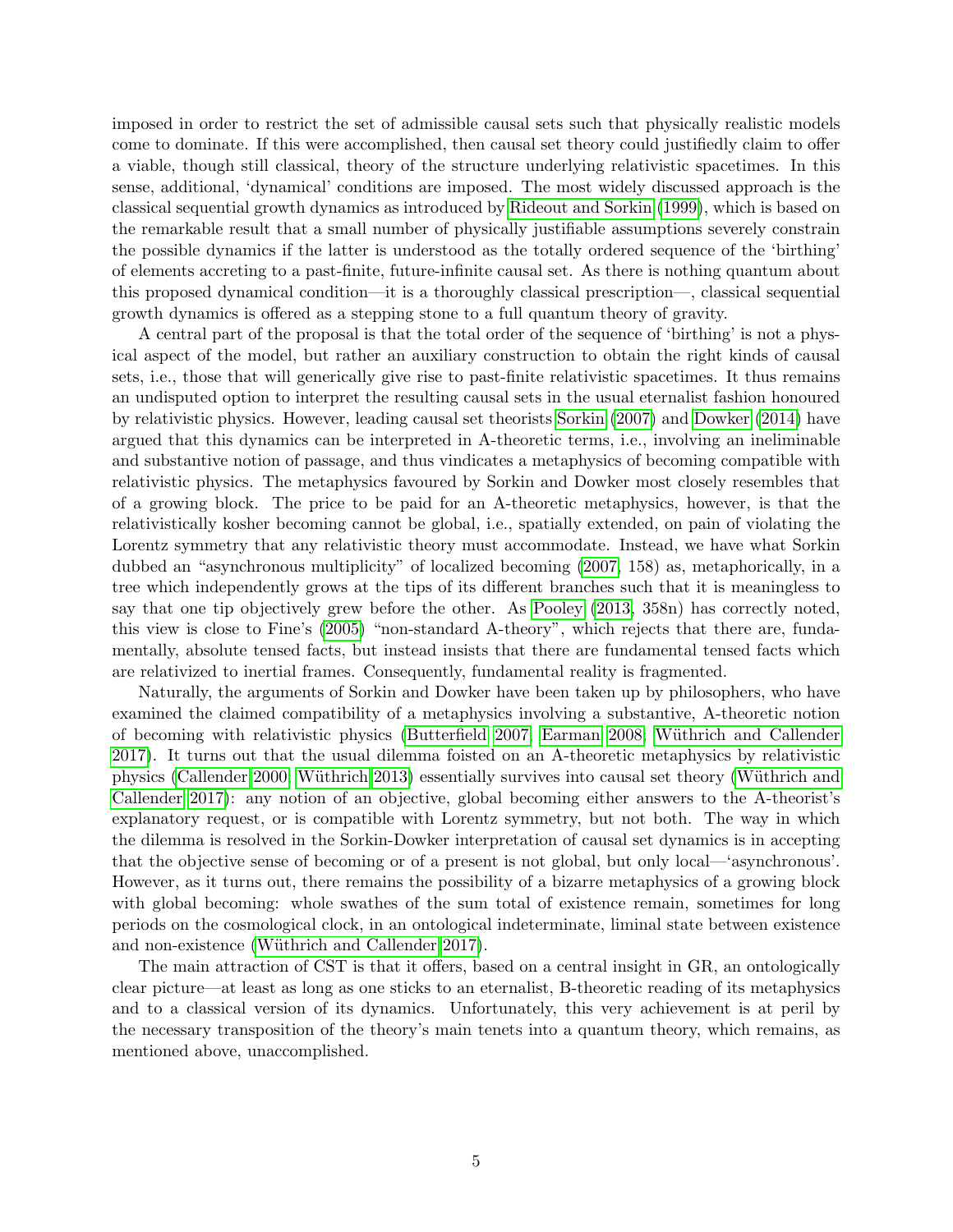#### <span id="page-5-0"></span>4 Loop quantum gravity

Another approach to developing a full quantum theory of gravity by starting out from GR subjects it to a so-called 'canonical quantization' procedure.<sup>6</sup> This is generally a promising strategy, as the procedure has been applied to classical theories and successfully delivered effective quantum theories on other occasions. However, the application of canonical quantization is less straightforward in GR, as the fact that GR treats spacetime as a four-dimensional unit cannot be easily reconciled with the presupposition of canonical quantization that physical theories deal with three-dimensional systems which dynamically evolve over time. In order to compensate, as it were, for the required split of the four-dimensional structure of relativistic spacetime, constraints on the basic Hamiltonian variables arise. The resulting constraint equations are equivalent to the Einstein field equation; since the theory must presuppose a topology permitting a global time function, it is classically only equivalent to a part of GR and does therefore not fully capture it.

The first important choice for any programme of quantization along these lines is to select a pair of canonical variables. A first promising set of variables based on the four-metric  $g_{ab}$  was proposed by [Arnowitt et al.](#page-9-7) [\(1962\)](#page-9-7): the three-metric  $q_{ij}$ , the 'lapse' function  $N = \sqrt{-g^{00}}$ , and the 'shift' function  $N_i = g_{i0}$ , where  $a, b = 0, ..., 3$  are spacetime indices and  $i, j = 1, 2, 3$  are merely spatial indices. The great advantage of these 'ADM' variables is their intuitive geometric interpretation. The three-metric is the metric tensor induced by the four-metric on three-dimensional constantt spacelike hypersurfaces, the lapse function represents the proper time elapsed between the  $t$ hypersurface and the  $(t+dt)$ -hypersurface, and the shift function measures the displacement of the spatial coordinates between these two hypersurfaces in stationary coordinates. Unfortunately, this approach leads to a dauntingly hard form of the constraint equation, and progress has stalled along these lines.

A more promising canonical quantization re-expresses the geometry of classical relativistic spacetimes in terms of the connection  $A_a^i$  and its conjugate, a densitized triad  $E_i^a$ , rather than the metric-based ADM variables. These basic, so-called 'Ashtekar variables' are then used to construct a 'holonomy-flux algebra', which consists of holonomies of the basic connection, which use parallel transport around closed loops as a measure of the curvature of the connection, and its conjugate, fluxes constructed from the densitized triads. One then seeks a representation of this algebra in some appropriate Hilbert space and expresses the constraint equations in therms of the holonomies and the fluxes, which are then defined as operators on that Hilbert space. The elements of that Hilbert space which satisfy the constraint equations would then be those which represent the physically possible quantum states of the gravitational field. The 'physical Hilbert space' would be the Hilbert space consisting of all and only those states which are physically possible in this sense.

Unfortunately, however, the so-called Hamiltonian constraint equation, thought to capture the dynamical content of the theory, has so far resisted its solution. The subspace consisting of those states, which satisfy all the other constraints, forms a Hilbert space as well and is known as the 'kinematical Hilbert space  $\mathcal{H}_K$ . At it turns out, there exists a useful orthogonal basis of  $\mathcal{H}_K$  which permits a natural physical interpretation. The elements of this basis are the so-called 'spin network states', which are the eigenstates of two important geometric operators, the 'area' and 'volume' operators. The spin network states in the basis are built up from a state, which can be interpreted to represent the quantum geometric vacuum, by iterated application of the holonomies as 'creation' operators which raise the excitation level of the fluxes.

The spin network states are normally represented as graphs, which carry spin representations on their edges and vertices. The structure of the graph gives the network of adjacency relations

 ${}^{6}$  For a recent and accessible introduction, see [Rovelli and Vidotto](#page-11-8) [\(2015\)](#page-11-8), which also covers the covariant extensions of the theory. REF TO RICKLES, this volume?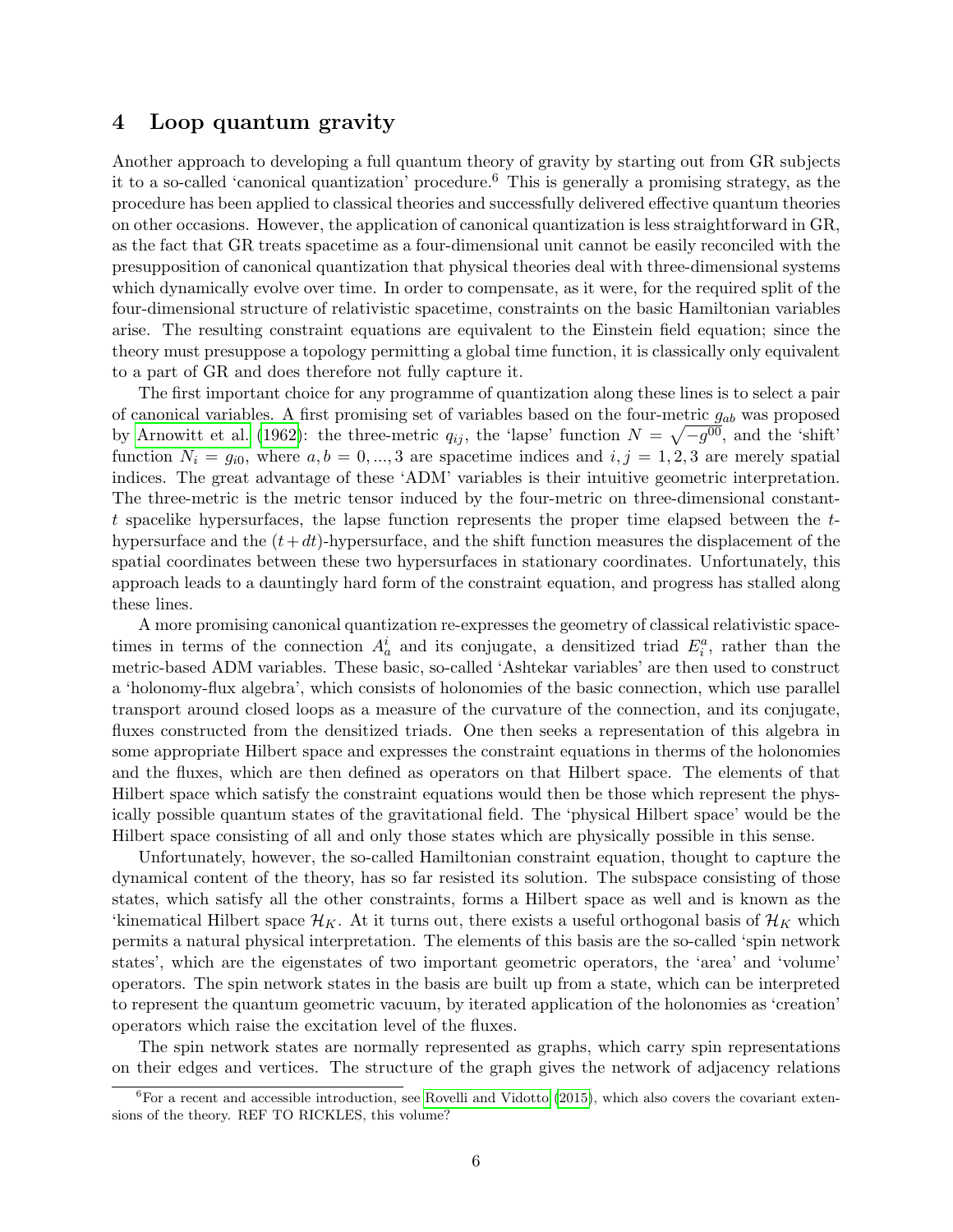between parts of the spin network and thus represents the 'connectivity' of the basic structure. The spin representations are related to the eigenvalues of the geometric operators applied to parts of these spin networks. The representations sitting on the vertices are the eigenvalues of the volume operator, and those on the edges the eigenvalues of the area operator. These eigenvalues have a discrete spectrum with a non-zero, positive smallest value. Thus, the spin network basis lends itself to a natural physical interpretation in terms of geometric properties and suggests a fundamentally granular quantum structure that gives rise, in a yet to understand classical limit, to the smooth spacetimes of GR. The spin representation of the vertices then gives a measure of their volume, and the representations on the edges connecting two adjacent vertices a measure of the area of their connecting 'surface'.

The spin network states do not, in general, solve the Hamiltonian constraint equation and are thus merely 'kinematical'. Consequently, they are routinely interpreted as 'spatial' in that they are what underlies three-dimensional physical space as an aspect of four-dimensional spacetime. It thus appears as if at least the structure of manifest space might be straightforwardly explicable on this approach as a fundamentally discrete structure of granular parts, which combine by attaching to one another through their adjacency relations in a manner of Lego-like building blocks. Unfortunately, such view would be too simplistic and cannot be maintained. First, even at the kinematic level, we should not forget that generically, the state of the gravitational field is a *quantum superposition* of elements of the spin network basis of  $\mathcal{H}_K$ . Thus, even if the basis element afford an interpretation in straightforward terms, the generic state is one that superposes basis states of different, inconsistent geometric properties and so does not yield to a geometric interpretation. Second, in order to get the full ontological picture, the Hamiltonian constraint equation would have to be solved and the fully physical Hilbert space would have to be known.

As the canonical quantization procedure has thus encountered a formidable roadblock, physicists are seeking ways to circumvent the problem. They pursue two general strategies. The first simplifies the systems studied by the theory and thus reduces the numbers of degrees of freedom already at the classical level and then attempts a standard canonical quantization on the simplified theory. This succeeds, and it leads to what is interpreted to give us the cosmological sector of the theory—Loop Quantum Cosmology—, as the symmetry-reduced classical system is isotropic and homogeneous.<sup>7</sup> As such, it should give us insight into the very early universe from a fundamental perspective, and hopefully solve at least some of the many challenges of present-day cosmology. Advocates claim that Loop Quantum Cosmology does indeed offer such insight: it is alleged to dissolve the initial singularity ('big bang') of the standard model of cosmology [\(Bojowald](#page-9-8) [\(2011,](#page-9-8) Ch. 7), but see also Wüthrich  $(2006, Ch. 6)$  $(2006, Ch. 6)$ , and to lead to an early inflationary period with a graceful exit without the additional postulation of an inflaton field or similar ad hoc stipulations [\(Bojowald 2002\)](#page-9-9). The general idea behind this research problem is now to successively introduce complexities such as anisotropies in a climb to a more realistic full theory. To what extent this endeavour will succeed is open.

The second avenue pursued by physicists is to abandon the canonical path half way through the procedure and replace the dynamics with a covariant approach, as advocated e.g. in [Rovelli and](#page-11-8) [Vidotto](#page-11-8) [\(2015\)](#page-11-8). Instead of the Hamiltonian  $\hat{H}$  of the canonical approach, the dynamics is expressed, hopefully equivalently, in terms of the corresponding transition amplitudes. In a quantum theory, the transition amplitude from an initial state to a final state in the form of a probability capture the dynamical content of a theory, as is computed as an integral over paths. In the absence of a spacetime background for a quantum system to propagate along 'paths', the connection between an 'initial' and a 'final' spin network state is made through combinatorial 'splittings', 'persistings', and

<sup>7</sup>For an introduction to Loop Quantum Cosmology, cf. [Bojowald](#page-9-8) [\(2011\)](#page-9-8).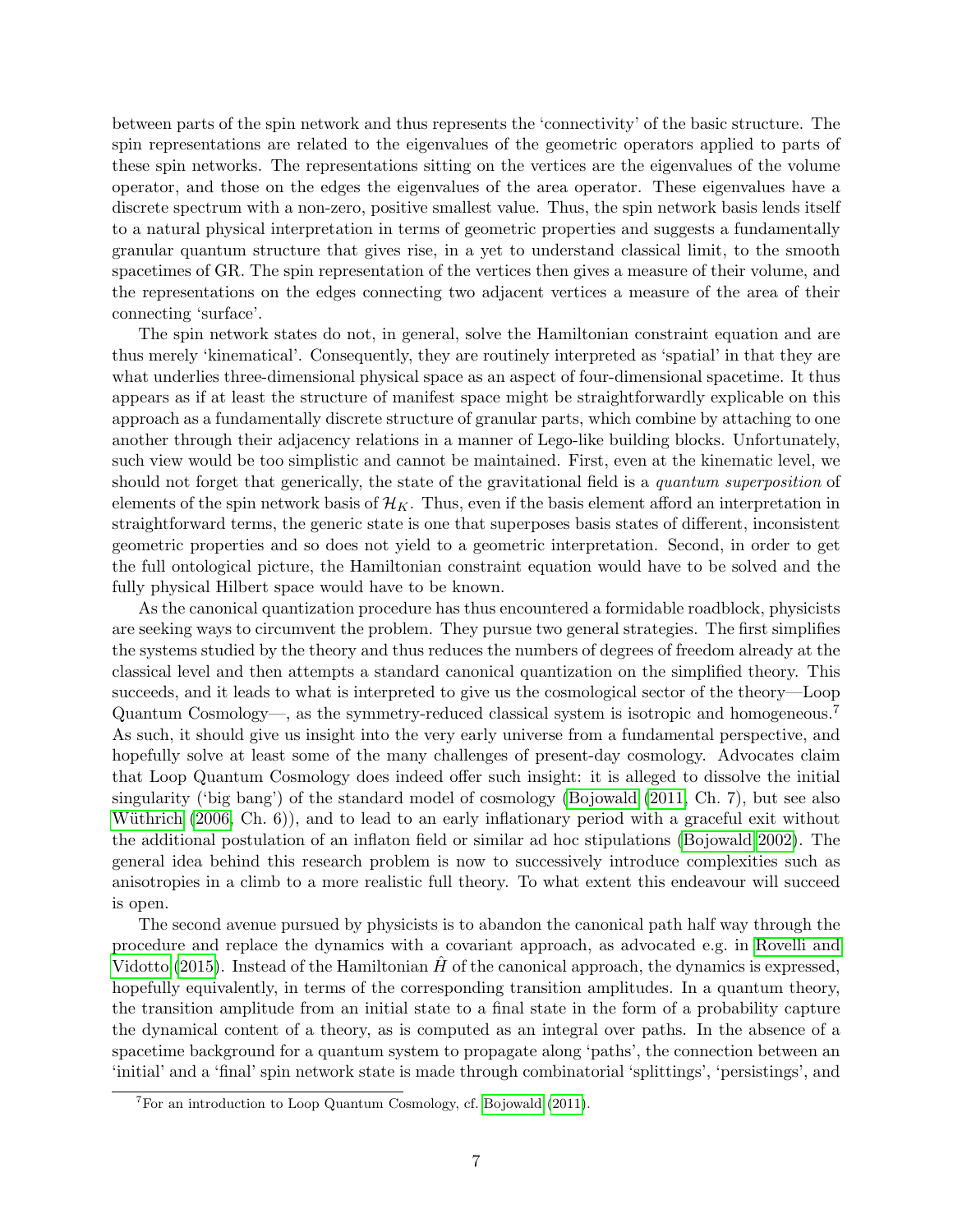'joinings' of the granular structure, adorned with a probability for each. The resulting fundamental structure, which is what is assumed to ground classical spacetime, is a so-called 'spinfoam'.

Although many questions remain open, such as how to incorporate general matter fields into the picture, spinfoams have promising advantages. First, and in an echo to Loop Quantum Cosmology, one can also formulate a theory of quantum cosmology on this basis [\(Rovelli and Vidotto 2015,](#page-11-8) §11.3). Second, the spinfoam approach permits a 'derivation' of the Bekenstein-Hawking formula for the entropy of black holes [\(Rovelli and Vidotto 2015,](#page-11-8) §10.4).

# <span id="page-7-0"></span>5 The problem of spacetime

Putting open problems and past accomplishments of LQG to the side, how should one conceive of the resulting fundamental structure, to the extent to which it is currently known and understood? In particular, how non-spatiotemporal is it, and how can classical smooth spacetime re-emerge from it? This section will address these philosophically central issues.<sup>8</sup>

As LQG is based on a quantization procedure which presupposes a foliation of spacetime into three-dimensional spaces totally ordered by a one-dimensional time, the destinies of space and time are not entirely parallel. Let us start with time. Like all other canonical approaches to quantum gravity, LQG suffers from a 'problem of time'.<sup>9</sup> This problem has two aspects. First, since the Hamiltonian operator  $H$ , which generates the dynamics, also turns out to be a constraint (in the approach based on ADM variables as well as in LQG), we obtain as the basic dynamic equation for a physical state  $|\Psi\rangle$ 

$$
\hat{H}|\Psi\rangle = 0.
$$

Since only the states  $|\Psi\rangle$  which satisfy this constraint equation can be considered physically possible, it seems as if a physical state cannot change over time. All its truly physical properties, it seems, must be represented by operators which commute with the Hamiltonian and are thus constants of motion. Genuinely physical properties cannot change over time. This first aspect of the problem of time thus really is a *problem of change*. The second aspect of the problem of time at the quantum level is that in all approaches for which we have an explicit expression for  $H$ , there is no time: it appears as if time, as a physical quantity, has simply fallen by the wayside. Although the problem of time requires much more careful scrutiny than it can be given here, it leaves us with the puzzling issue of how an apparently fully temporal world, buzzing and beaming with change, can emerge from what appears to be a fundamentally fully 'static' or 'frozen' structure.

Space also undergoes a change from GR to LQG, though nowhere near as complete as time seems to. As we noted in §[4,](#page-5-0) the fundamental spin network states are certainly discrete and thus lack some of the structure of relativistic spacetime. However, there is more: the fact that smooth physical space is supposed to arise from a quantum superposition of the geometric spin network states such that the resulting state has no determinate geometric properties surely stands in need of explanation. Clearly, the quantum measurement problem rears its hydra head here once more, but the problem seems even deeper now that we are not dealing with a particle having no determinate position even though we always detect it somewhere, but instead with space(-time) itself not having any determinate geometric properties although we never fail to experience it in any other way. So how can it be that we have determinate and measurable geometric information of spacetime at our scales when the fundamental structure will not generally have corresponding geometric properties?

Based on [Butterfield and Isham](#page-9-10) [\(1999\)](#page-9-10) and as explained in more detail in Wüthrich [\(2017\)](#page-11-10), an answer to this difficult question consists of two parts. First, one needs to identify the quantum

 ${}^{8}$ For a recent review, cf. [Matsubara](#page-10-13) [\(2017\)](#page-10-13).

<sup>&</sup>lt;sup>9</sup>See also the contribution by Thébault to this volume and [Huggett et al.](#page-10-14) [\(2013,](#page-10-14) §2), and references therein.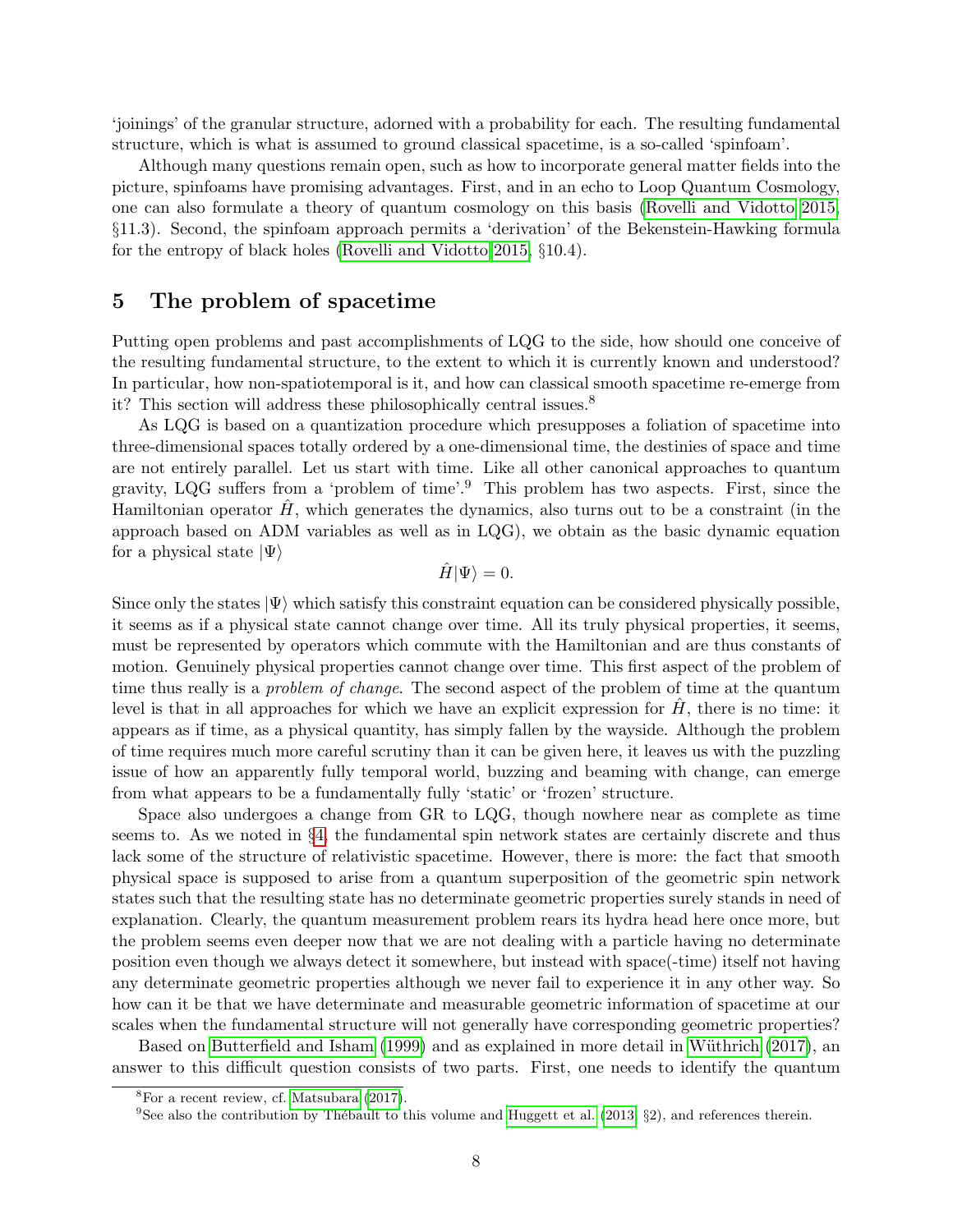states with approximately 'classical', i.e. geometric, properties and articulate a physical mechanism that 'drives' the system toward those states. These semi-classical states are thought to correspond to almost flat three-spaces with at most small quantum fluctuations. A promising way of identifying them among the states in  $\mathcal{H}_K$  is the 'weave state' approach using coherent states [\(Ashtekar et al.](#page-9-11) [1992\)](#page-9-11). These weave states are (almost) eigenstates of the 'volume' operator. This operator earns its name by virtue of the fact that its eigenvalues approximate the corresponding classical values for the three-volume of a region in spacetime as determined by the classical gravitational field. Moreover, these same states are (almost) eigenstates of the 'area' operator, which corresponds to the classical property of the area of the two-surface of a spacetime region. The selection of weave states stands in need of justification, which is far from automatic (Wüthrich 2017,  $\S 4.2$ ). Such justification would be delivered, for instance, by a physical mechanism which systematically drives the kinematic states to the semi-classical weave states. Decoherence, with an appropriate partition of the system's degrees of freedom into 'salient' and 'background' degrees of freedom.

The second step then consists in relating the weave states to the classical spacetimes. This will involve a limiting procedure, establishing the precise sense in which the quantum states approximate the relevant geometric properties of the emergent spacetime at sufficiently large scales. None of this yet solves the quantum measurement problem; but at least in gives us a template for how to understand the relation between the fundamental non-spatiotemporal structure and relativistic spacetimes.

This way of relating the fundamental with the emergent is thought to be broadly reductive, and hence the notion of 'emergence' at play cannot be the non-reductive concept typically used in philosophy. Rather, it designates a relation expressing the novelty of the emergent vis-à-vis the fundamental that is nevertheless ontologically grounded in the latter in a way that is consistent with reduction. Emergence as defined by novelty and robustness, i.e., by non-fundamental behaviour which is robust under irrelevant changes on the fundamental level, and which is logically independent of reduction, as articulated by [Butterfield](#page-9-12) [\(2011a,](#page-9-12)[b\)](#page-9-13) and as developed by [Crowther](#page-9-14) [\(2015,](#page-9-14) [2016\)](#page-9-15) captures the relevant sense of emergence at stake.

In CST, there also exists a sketch of how one can recover aspects of spacetimes from the fundamental causal sets.<sup>10</sup> Here, just as in the case of LQG, it is not all aspects of relativistic spacetimes which are obtained in such recovery: for instance, the continuum is not recovered in either case, it is merely approximated, and qualitative aspects of 'spatiality' and 'temporality' perhaps remain lost. However, just as statistical mechanics does not precisely recover all of thermodynamics, it is not necessary to regain all aspects of classical spacetimes; it suffices to show how the fundamental structure, be it spin network or causal sets or whatever else, can play the relevant functional roles of spacetime, such as that of spatiotemporal localization or other empirically determinable geometric properties such as distances and durations. Lam and Wüthrich [\(forthcoming\)](#page-10-15) develop this functionalist strategy towards an understanding of the emergence of spacetime in the cases of CST and LQG and argue that the recommended functionalist attitude rejects the necessity to regain anything beyond the empirically salient functions of spacetime. In particular, any insistence on some allegedly irreducible spacetime 'qualia' is considered deeply misguided; and attempts to constitute spacetime from elementary spatiotemporal building blocks of a primitive ontology is thought to be altogether unnecessary. In this sense, some qualitative features of spacetime may well be emergent in the stronger sense, i.e., in that they cannot be reduced to what is described by a quantum theory of gravity. But this is not a loss. The one and only assignment that must be completed by any candidate theory of fundamental physics is to show how the aspects of spacetime

 $10$ For the details of this, the reader is advised to consult Huggett and Wüthrich [\(forthcoming,](#page-10-16) Ch. 3) and [Lam](#page-10-15) and Wüthrich [\(forthcoming,](#page-10-15)  $\S$ 3).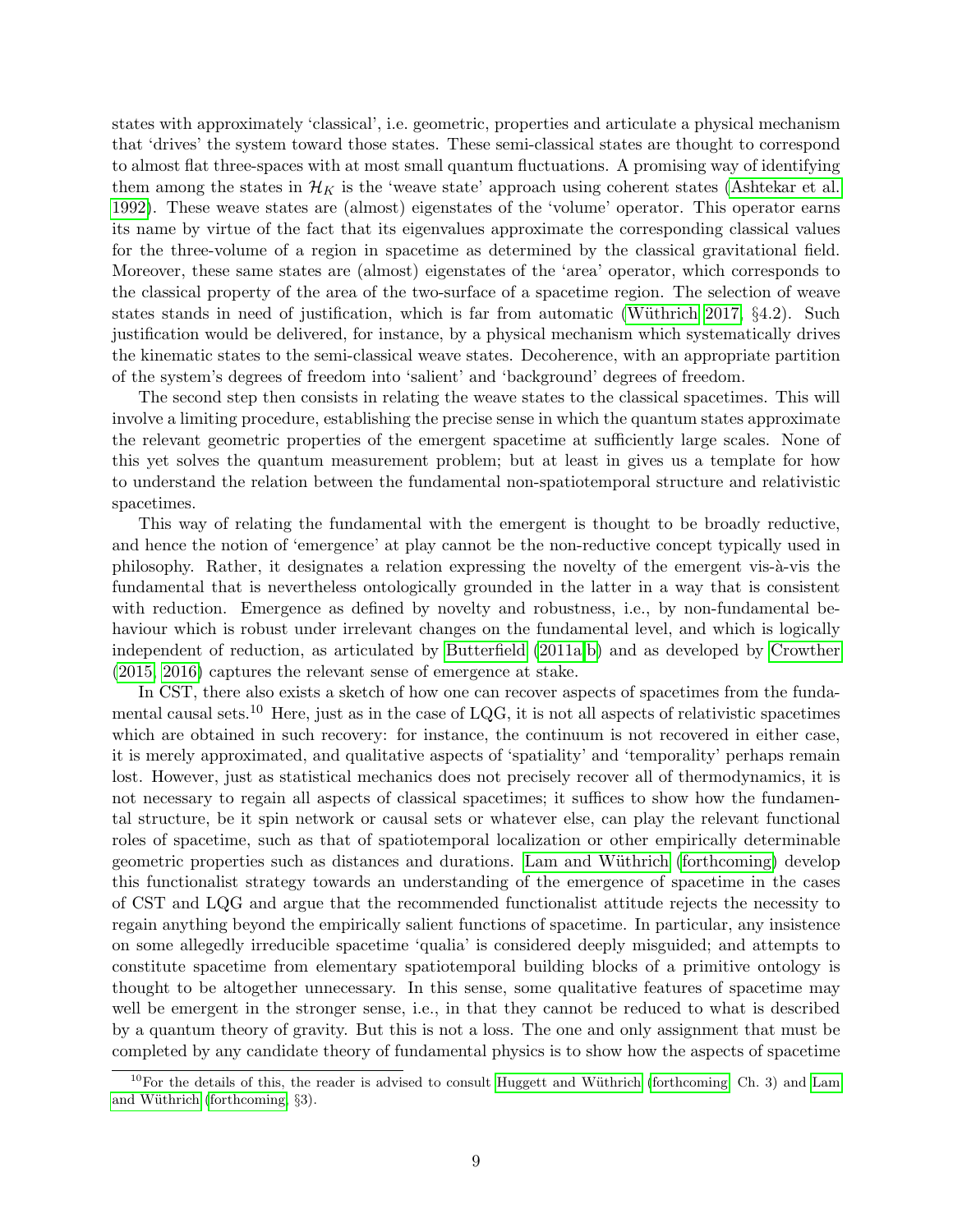necessary to support the physics of our manifest world arise from the structures postulated by the theory. Make no mistake: this is a formidable task, which no programme in quantum gravity can claim to have discharged to date.

## References

- <span id="page-9-2"></span>Ahmed Almheiri, Donald Marolf, Joseph Polchinski, and James Sully. Black holes: complementarity or firewalls? Journal of High Energy Physics, 2013(2):62, 2013.
- <span id="page-9-7"></span>Richard Arnowitt, Stanley Deser, and Charles W Misner. The dynamics of general relativity. In Louis Witten, editor, Gravitation: An Introduction to Current Research, pages 227–265. John Wiley and Sons, New York, London, 1962.
- <span id="page-9-11"></span>Abhay Ashtekar, Carlo Rovelli, and Lee Smolin. Weaving a classical metric with quantum threads. Physical Review Letters, 69:237–240, 1992.
- <span id="page-9-0"></span>Jacob D Bekenstein. Black holes and entropy. Physical Review D, 7:2333–2346, 1973.
- <span id="page-9-9"></span>Martin Bojowald. Inflation from quantum geometry. Physical Review Letters, 89:261301, 2002.
- <span id="page-9-8"></span>Martin Bojowald. Quantum Cosmology: A Fundamental Description of the Universe. Springer, New York, 2011.
- <span id="page-9-4"></span>Luca Bombelli, Johan Lee, David Meyer, and Rafael D Sorkin. Spacetime as a causal set. Physical Review Letters, 59:521–524, 1987.
- <span id="page-9-5"></span>Jeremy Butterfield. Stochastic Einstein locality revisited. British Journal for the Philosophy of Science, 58:805–867, 2007.
- <span id="page-9-12"></span>Jeremy Butterfield. Emergence, reduction and supervenience: A varied landscape. Foundations of Physics, 41:920–959, 2011a.
- <span id="page-9-13"></span>Jeremy Butterfield. Less is different: Emergence and reduction reconciled. Foundations of Physics, 46:1065–1135, 2011b.
- <span id="page-9-10"></span>Jeremy Butterfield and Chris Isham. On the emergence of time in quantum gravity. In Jeremy Butterfield, editor, The Arguments of Time, pages 111–168. Oxford University Press, Oxford, 1999.
- <span id="page-9-6"></span>Craig Callender. Shedding light on time. Philosophy of Science, 67:S587–S599, 2000.
- <span id="page-9-14"></span>Karen Crowther. Decoupling emergence and reduction in physics. European Journal of Philosophy of Science, 5:419–445, 2015.
- <span id="page-9-15"></span>Karen Crowther. Effective Spacetime: Understanding Emergence in Effective Field Theory and Quantum Gravity. Springer, Cham, 2016.
- <span id="page-9-1"></span>Erik Curiel. On the cogency of quantum field theory on curved spacetime. Manuscript, 2016.
- <span id="page-9-3"></span>Claudio Dappiaggi, Klaus Fredenhagen, and Nicola Pinamonti. Stable cosmological models driven by a free quantum scalar field. Physical Review D, 77:104015, 2008.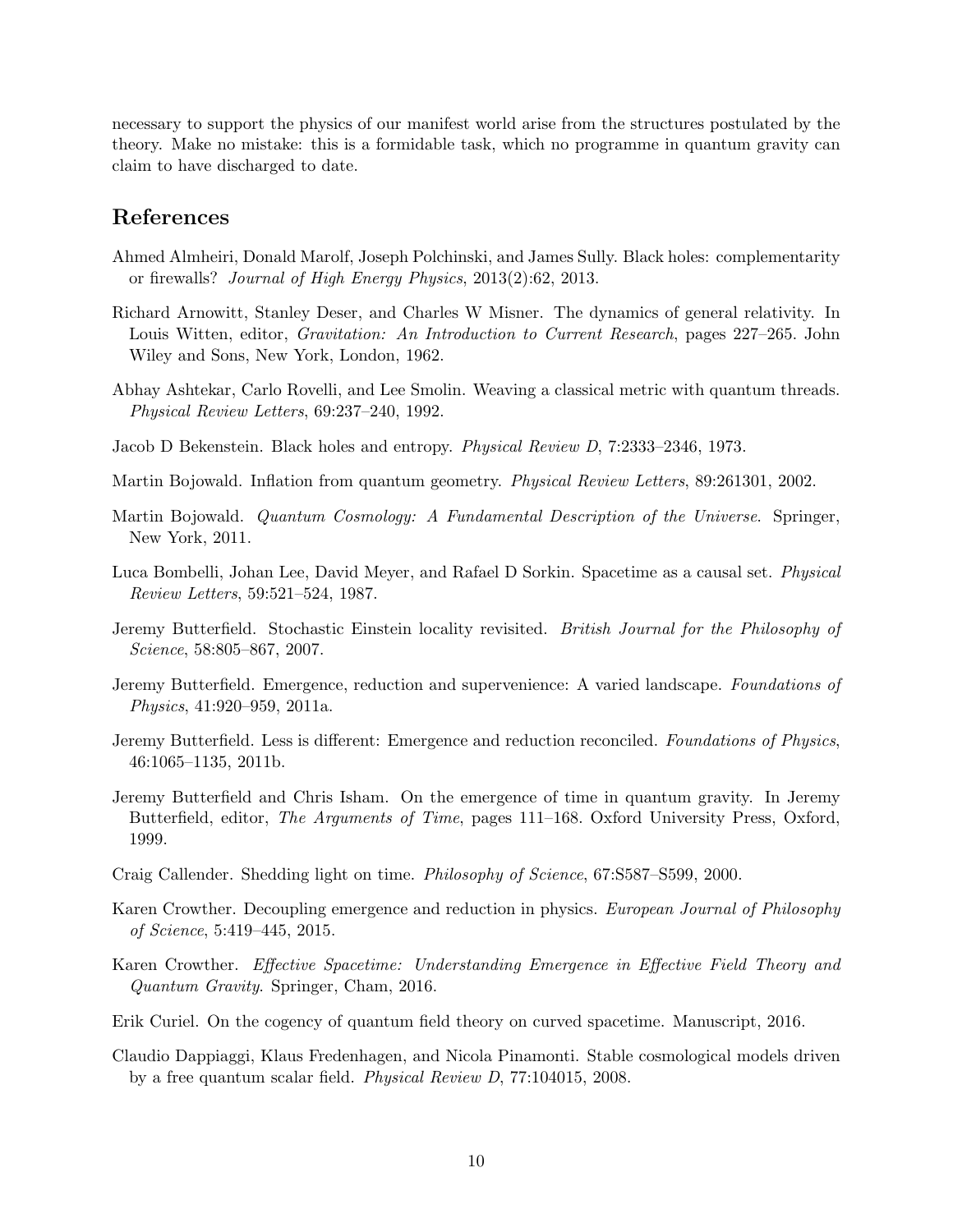- <span id="page-10-3"></span>Sergio Doplicher, Klaus Fredenhagen, and John E Roberts. The quantum structure of spacetime at the Planck scale and quantum fields. Communications in Mathematical Physics, 172:187–220, 1995.
- <span id="page-10-7"></span>Fay Dowker. Introduction to causal sets and their phenomenology. General Relativity and Gravitation, 45:1651–1667, 2013.
- <span id="page-10-9"></span>Fay Dowker. The birth of spacetime atoms as the passage of time. Annals of the New York Academy of Sciences, 1326:18–25, 2014.
- <span id="page-10-12"></span>John Earman. Reassessing the prospects for a growing block model of the universe. *International* Journal in the Philosophy of Science, 22:135–164, 2008.
- <span id="page-10-0"></span>Kenneth Eppley and Eric Hannah. The necessity of quantizing the gravitational field. Foundations of Physics, 7:51–68, 1977.
- <span id="page-10-11"></span>Kit Fine. Tense and reality. In *Modality and Tense: Philosophical Papers*, pages 261–320. Clarendon Press, 2005.
- <span id="page-10-1"></span>Nick Huggett and Craig Callender. Why quantize gravity (or any other field for that matter)? Philosophy of Science, 68:S382–S394, 2001.
- <span id="page-10-16"></span>Nick Huggett and Christian Wüthrich. Out of Nowhere: The Emergence of Spacetime in Quantum Theories of Gravity. Oxford University Press, Oxford, forthcoming.
- <span id="page-10-14"></span>Nick Huggett, Tiziana Vistarini, and Christian W¨uthrich. Time in quantum gravity. In Adrian Bardon and Heather Dyke, editors, A Companion to the Philosophy of Time, pages 242–261. Wiley-Blackwell, Chichester, 2013.
- <span id="page-10-15"></span>Vincent Lam and Christian Wüthrich. Spacetime is as spacetime does. Studies in the History and Philosophy of Modern Physics, forthcoming.
- <span id="page-10-6"></span>David B Malament. The class of continuous timelike curves determines the topology of spacetime. Journal of Mathematical Physics, 18:1399–1404, 1977.
- <span id="page-10-13"></span>Keizo Matsubara. Quantum gravity and the nature of space and time. Philosophy Compass, 12, 2017.
- <span id="page-10-2"></span>James Mattingly. Why Eppley and Hannah's thought experiment fails. Physical Review D, 73: 064025, 2006.
- <span id="page-10-5"></span>Jennifer Ouellette. Alice and Bob meet the wall of fire. Quanta Magazine, December 2012. URL <https://www.quantamagazine.org/20121221-alice-and-bob-meet-the-wall-of-fire/>.
- <span id="page-10-4"></span>Asher Peres and Daniel R Terno. Hybrid classical-quantum dynamics. Physical Review A, 63: 022101, 2001.
- <span id="page-10-10"></span>Oliver Pooley. Relativity, the open future, and the passage of time. Proceedings of the Aristotelian Society, 113:321–363, 2013.
- <span id="page-10-8"></span>David Rideout and Rafael D Sorkin. A classical sequential growth dynamics for causal sets. Physical Review D, 61:024002, 1999.